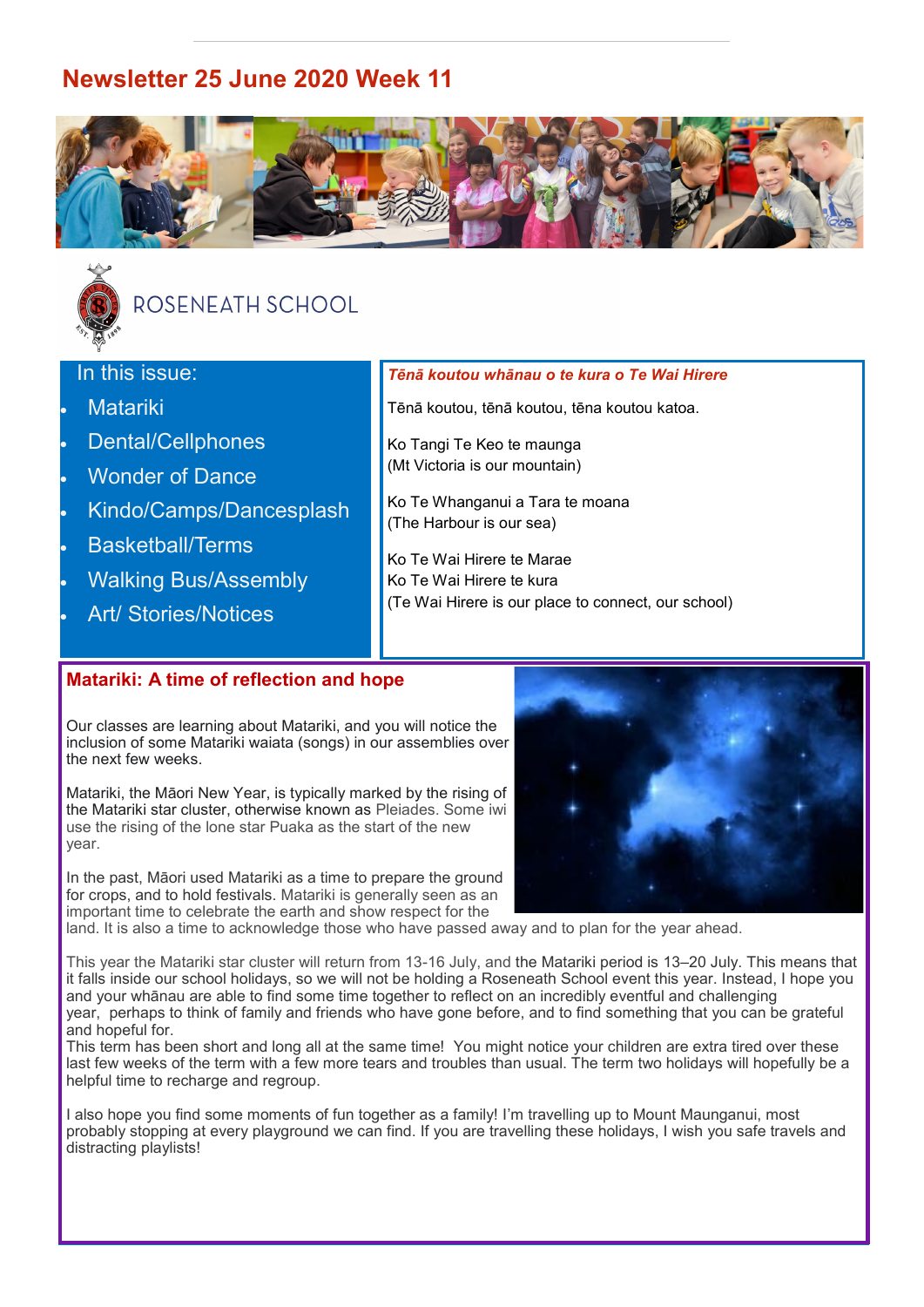## **Dental Clinic update 2020**

Due to COVID levels 3 and 4, the mobile dental team have had to assess their van visits to schools and unfortunately they are unable to complete all their van visits for this year.

The team will be organising appointments at the Miramar Hub clinic. If parents have any concerns regarding their child's dental care, or need to update contact details the service can be contacted on 0800 TALK TEETH (0800 825 583).

### **Something about DanceSplash and Camps 2020**

The organisers of Artsplash (which includes the DanceSplash performance at the Michael Fowler Centre) have made the decision to cancel Artsplash for this year. We know DanceSplash is a highlight in the calendar for many of our students so this will come as a disappointment. We have a Year 5 & 6 and a Year 7 & 8 camp update coming home to you today outlining more detail around the the decisions for both of these camps; the Year 5 & 6 camp at El Rancho will go ahead in December, and the Year 7 & 8 camp will be replaced with a local Wellington experience.

## **Student Cellphones at School**

Student cellphones are causing some interruption to learning and social interactions, and causing other issues, such as students worrying about the security of their cellphones while they are at school. Whilst we would encourage students to leave cell phones at home, we do appreciate that many students use them to communicate their whereabouts with family before and after school.

We provide a locked place for cellphones to be kept during the day, for students to retrieve before the end of the day. If students do have cellphones at school, they need to only communicate with you before and after school (ie not arranging a playdate or sending an SOS during the day). If your children need us to contact you- e.g if they are feeling unwell or are confused about the after school arrangements, they need to come to the office and we will make the call for them.

We have taken the opportunity to remind students that BYO devices that are brought for learning need to be ipads/tablets or chromebooks/laptops, and we will be reminding students to use the locked place for their cellphone if they have brought it to school.

## **myKindo changes to POLi payments (instant bank transfers)**

We have been advised that a service fee of 1% (capped at \$3) will apply for myKindo topups using POLi (instant bank transfers) from 6 July 2020. Internet banking continues to be FREE.

You will see these top-up options—Internet Banking (POLi) - will incur a 1% service fee (capped at \$3). Funds are instantly transferred.

Credit/Debit Card - will incur 2.5% and 50c service fee. Funds are instantly transferred. Visa, Mastercard, American Express, China Union Pay.

Internet Banking (at your bank) - FREE. Allow two days for processing of funds (normally next day). Orders can be automatically placed when the funds have cleared. Kindo is a Registered Bill Payee with all major banks (search 'Kindo' to avoid entering their bank account number when using internet banking).

You can set up an Auto Payment or top up additional funds to your myKindo balance to avoid topping up each time, which will streamline your next purchase if you'd like to do so. Questions? hello@mykindo.co.nz

#### **Term 2 Learning Programme: Welcome to Roselandia -** *Porihanga o Te Wai Hirere (Society of Roseneath)*

Next term we embark on our PrEP programme- focused on societies, money management, and business. We are calling our Roseneath society **Roselandia -** *Porihanga o Te Wai Hirere.*

Our classes have been busy this week designing our currency. Next term students in Years 0-2 will learn about money management and how goods are bought and sold. Students in Years 3-5 will have the opportunity to earn Roseneath 'wages' as they work in groups to design, make and sell products at a Market Evening at the end of the term. Students in Years 6-8 will have opportunities to apply for our school government positions, and be part of making decisions about our Roseneath School society, or to create their business and products. We will host a Market evening towards the end of the term and you will be invited to come and be part of the buying and selling!

We know lots of you have expertise in business, innovation and finance, and we would love your help!

- •Do you have time to support our warehouse managers (the resources shop) 1:30-2:30 one afternoon?
- •Do you have time to do a 'class talk' about your job?
- •Do you have time to be a mentor for a business group for a few days as they design their product?
- •Is there something else you would like to be involved with?

Please get in touch- you can contact your child's class teacher or email me on [principal@roseneath.school.nz.](mailto:principal@roseneath.school.nz) Thanks for those parents who have already been in touch!

### **The Wonder of Dance**

We had the team from Dances for Schools|Dance Curriculum (our children sometimes call them Dancing with Dean!) scheduled to run two weeks of dance lessons this term as part of our Wonder of Dance topic. We had the interruption of Lockdown, so the dance lessons went online. We've managed to reschedule Dean and the team for next term, and they will be running class lessons from Monday 3rd August through to Friday 14th August. We will be finishing the fortnight of lessons with a dance showcase that you will be invited to attend, and we will send more information out when we have more details.